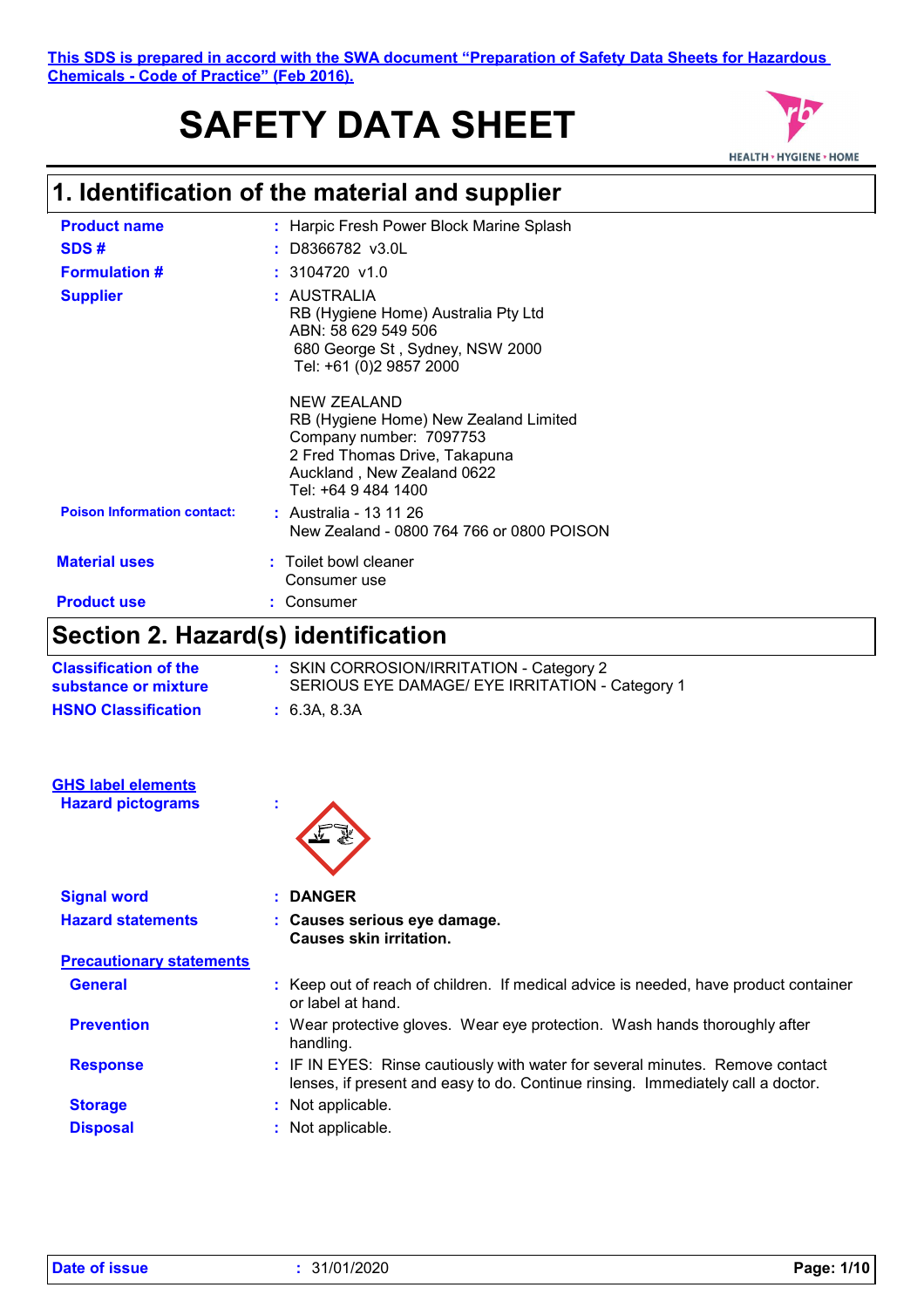# **Section 2. Hazard(s) identification**

**Other hazards which do not :** None known. **result in classification**

## **Section 3. Composition and ingredient information**

**Substance/mixture :**

Mixture

| <b>Ingredient name</b>         | $\%$ (w/w) | <b>CAS number</b> |
|--------------------------------|------------|-------------------|
| sodium dodecylbenzenesulfonate | ≥30 - <54  | 25155-30-0        |

 **Other Non-hazardous ingredients to 100%**

**Occupational exposure limits, if available, are listed in Section 8.**

### **Section 4. First aid measures**

| <b>Description of necessary first aid measures</b> |                                                                                                                                                                                                                                                                                                                                                                                                                                                                                                                                                                                                                                                                                                                                                                                                                                                                                      |
|----------------------------------------------------|--------------------------------------------------------------------------------------------------------------------------------------------------------------------------------------------------------------------------------------------------------------------------------------------------------------------------------------------------------------------------------------------------------------------------------------------------------------------------------------------------------------------------------------------------------------------------------------------------------------------------------------------------------------------------------------------------------------------------------------------------------------------------------------------------------------------------------------------------------------------------------------|
| <b>Eye contact</b>                                 | : Get medical attention immediately. Call a poison center or physician. Immediately<br>flush eyes with plenty of water, occasionally lifting the upper and lower eyelids.<br>Check for and remove any contact lenses. Continue to rinse for at least 10 minutes.<br>Chemical burns must be treated promptly by a physician.                                                                                                                                                                                                                                                                                                                                                                                                                                                                                                                                                          |
| <b>Inhalation</b>                                  | Get medical attention immediately. Call a poison center or physician. Remove<br>victim to fresh air and keep at rest in a position comfortable for breathing. If it is<br>suspected that fumes are still present, the rescuer should wear an appropriate mask<br>or self-contained breathing apparatus. If not breathing, if breathing is irregular or if<br>respiratory arrest occurs, provide artificial respiration or oxygen by trained personnel.<br>It may be dangerous to the person providing aid to give mouth-to-mouth<br>resuscitation. If unconscious, place in recovery position and get medical attention<br>immediately. Maintain an open airway. Loosen tight clothing such as a collar, tie,<br>belt or waistband.                                                                                                                                                  |
| <b>Skin contact</b>                                | Get medical attention immediately. Call a poison center or physician. Flush<br>contaminated skin with plenty of water. Remove contaminated clothing and shoes.<br>Wash contaminated clothing thoroughly with water before removing it, or wear<br>gloves. Continue to rinse for at least 10 minutes. Chemical burns must be treated<br>promptly by a physician. Wash clothing before reuse. Clean shoes thoroughly<br>before reuse.                                                                                                                                                                                                                                                                                                                                                                                                                                                  |
| <b>Ingestion</b>                                   | Get medical attention immediately. Call a poison center or physician. Wash out<br>mouth with water. Remove dentures if any. Remove victim to fresh air and keep at<br>rest in a position comfortable for breathing. If material has been swallowed and the<br>exposed person is conscious, give small quantities of water to drink. Stop if the<br>exposed person feels sick as vomiting may be dangerous. Do not induce vomiting<br>unless directed to do so by medical personnel. If vomiting occurs, the head should<br>be kept low so that vomit does not enter the lungs. Chemical burns must be treated<br>promptly by a physician. Never give anything by mouth to an unconscious person.<br>If unconscious, place in recovery position and get medical attention immediately.<br>Maintain an open airway. Loosen tight clothing such as a collar, tie, belt or<br>waistband. |
| <b>Potential acute health effects</b>              | Most important symptoms/effects, acute and delayed                                                                                                                                                                                                                                                                                                                                                                                                                                                                                                                                                                                                                                                                                                                                                                                                                                   |
|                                                    |                                                                                                                                                                                                                                                                                                                                                                                                                                                                                                                                                                                                                                                                                                                                                                                                                                                                                      |
| <b>Eye contact</b>                                 | : Causes serious eye damage.                                                                                                                                                                                                                                                                                                                                                                                                                                                                                                                                                                                                                                                                                                                                                                                                                                                         |
| <b>Inhalation</b>                                  | : No known significant effects or critical hazards.                                                                                                                                                                                                                                                                                                                                                                                                                                                                                                                                                                                                                                                                                                                                                                                                                                  |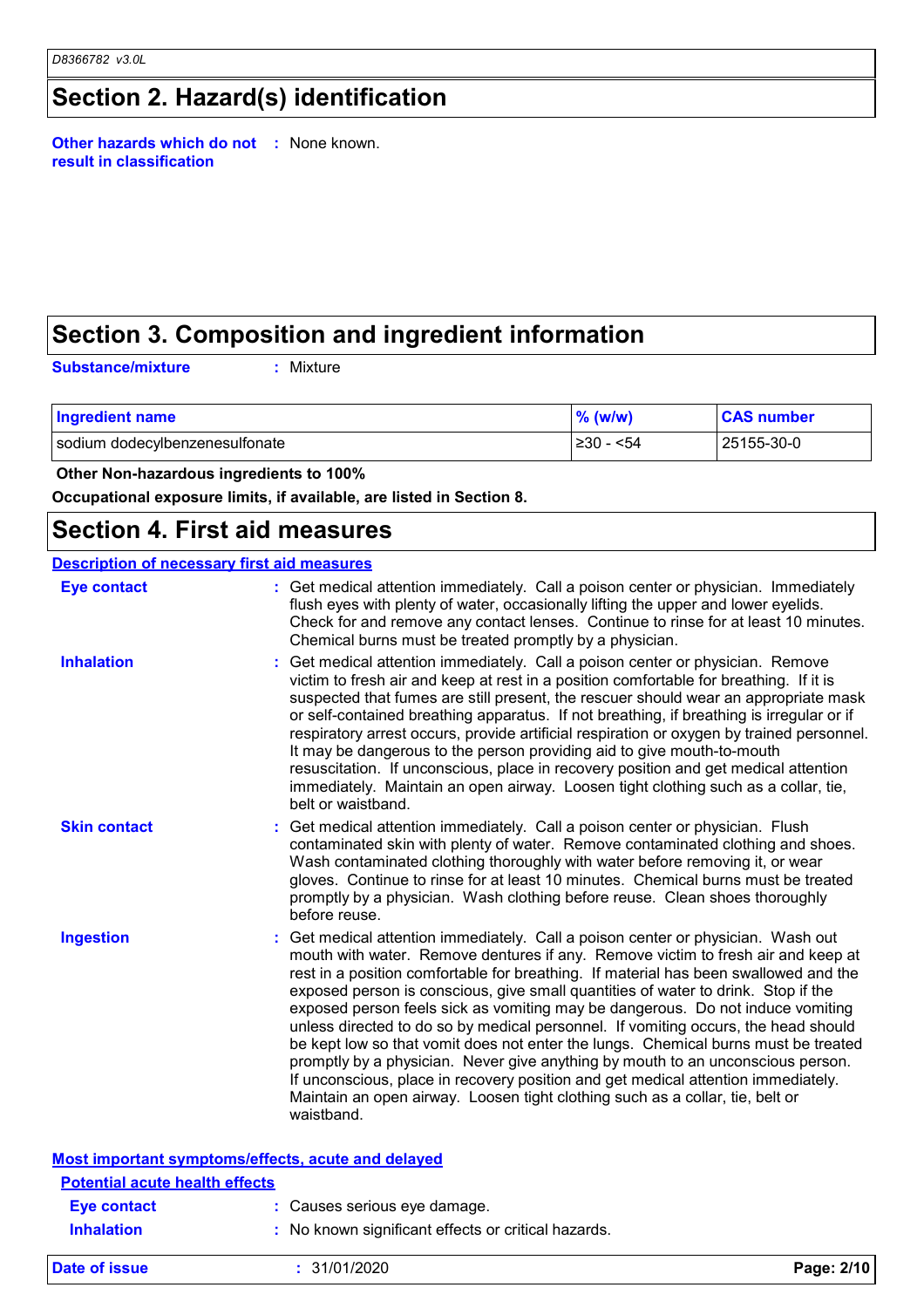### **Section 4. First aid measures**

| <b>Skin contact</b>               | : Causes skin irritation. May cause an allergic skin reaction.                                                                                                                                                                                                                                                                                                                                                  |
|-----------------------------------|-----------------------------------------------------------------------------------------------------------------------------------------------------------------------------------------------------------------------------------------------------------------------------------------------------------------------------------------------------------------------------------------------------------------|
| <b>Ingestion</b>                  | : No known significant effects or critical hazards.                                                                                                                                                                                                                                                                                                                                                             |
| Over-exposure signs/symptoms      |                                                                                                                                                                                                                                                                                                                                                                                                                 |
| <b>Eye contact</b>                | : Adverse symptoms may include the following:<br>pain<br>watering<br>redness                                                                                                                                                                                                                                                                                                                                    |
| <b>Inhalation</b>                 | : No specific data.                                                                                                                                                                                                                                                                                                                                                                                             |
| <b>Skin contact</b>               | : Adverse symptoms may include the following:<br>pain or irritation<br>redness<br>blistering may occur                                                                                                                                                                                                                                                                                                          |
| <b>Ingestion</b>                  | : No specific data.                                                                                                                                                                                                                                                                                                                                                                                             |
|                                   | Indication of immediate medical attention and special treatment needed, if necessary                                                                                                                                                                                                                                                                                                                            |
| <b>Notes to physician</b>         | : Treat symptomatically. Contact poison treatment specialist immediately if large<br>quantities have been ingested or inhaled.                                                                                                                                                                                                                                                                                  |
| <b>Specific treatments</b>        | : No specific treatment.                                                                                                                                                                                                                                                                                                                                                                                        |
| <b>Protection of first-aiders</b> | : No action shall be taken involving any personal risk or without suitable training. If it<br>is suspected that fumes are still present, the rescuer should wear an appropriate<br>mask or self-contained breathing apparatus. It may be dangerous to the person<br>providing aid to give mouth-to-mouth resuscitation. Wash contaminated clothing<br>thoroughly with water before removing it, or wear gloves. |

### **See toxicological information (Section 11)**

# **Section 5. Fire-fighting measures**

| <b>Extinguishing media</b>                             |                                                                                                                                                                                                     |
|--------------------------------------------------------|-----------------------------------------------------------------------------------------------------------------------------------------------------------------------------------------------------|
| <b>Suitable extinguishing</b><br>media                 | : Use an extinguishing agent suitable for the surrounding fire.                                                                                                                                     |
| <b>Unsuitable extinguishing</b><br>media               | : None known.                                                                                                                                                                                       |
| <b>Specific hazards arising</b><br>from the chemical   | : No specific fire or explosion hazard.                                                                                                                                                             |
| <b>Hazardous thermal</b><br>decomposition products     | : Decomposition products may include the following materials:<br>carbon dioxide<br>carbon monoxide<br>sulfur oxides<br>metal oxide/oxides                                                           |
| <b>Special protective actions</b><br>for fire-fighters | : Promptly isolate the scene by removing all persons from the vicinity of the incident if<br>there is a fire. No action shall be taken involving any personal risk or without<br>suitable training. |
| <b>Special protective actions</b><br>for fire-fighters | : Fire-fighters should wear appropriate protective equipment and self-contained<br>breathing apparatus (SCBA) with a full face-piece operated in positive pressure<br>mode.                         |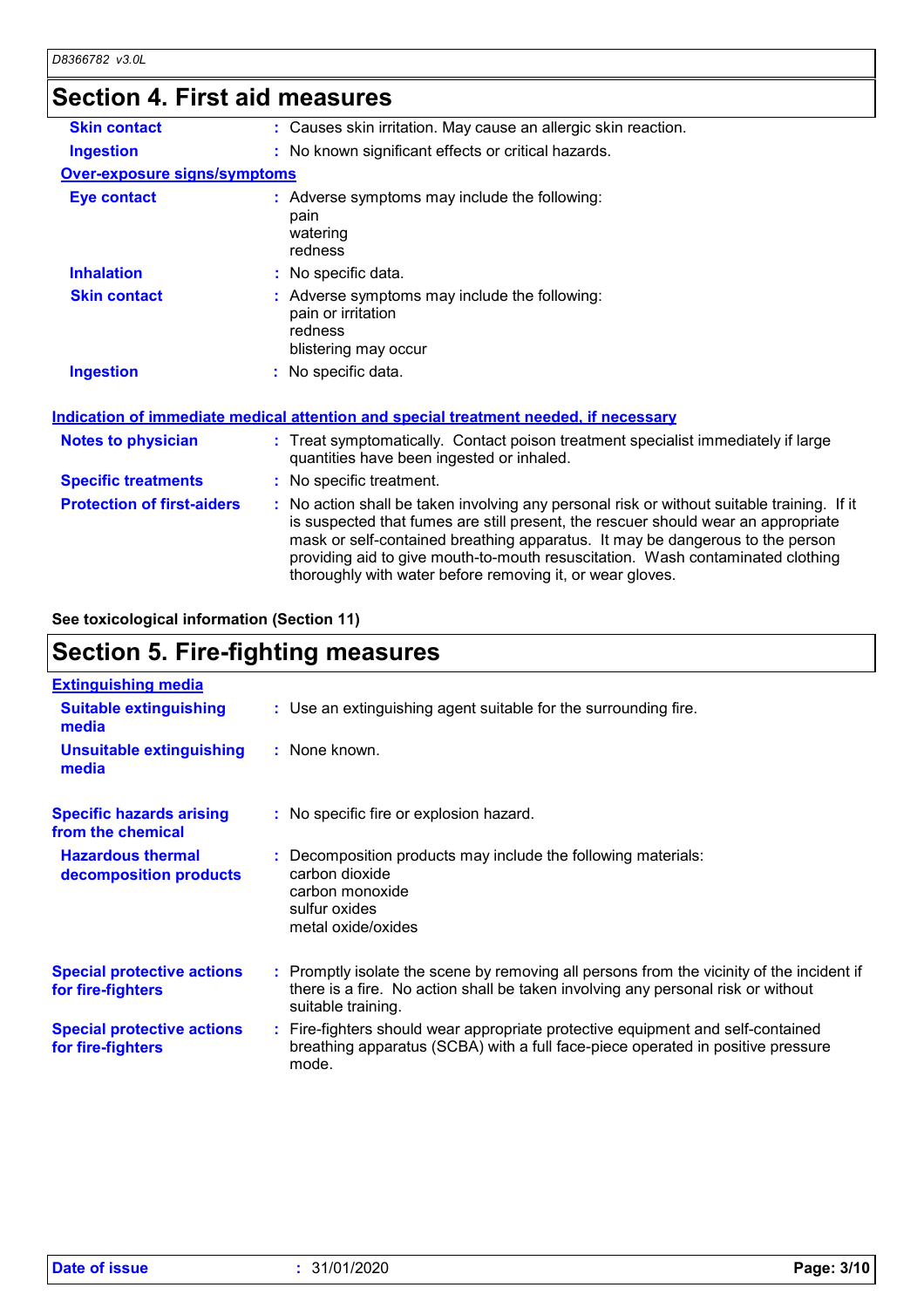## **Section 6. Accidental release measures**

|                                                              | <b>Personal precautions, protective equipment and emergency procedures</b>                                                                                                                                                                                                                                                                                                                                                                         |
|--------------------------------------------------------------|----------------------------------------------------------------------------------------------------------------------------------------------------------------------------------------------------------------------------------------------------------------------------------------------------------------------------------------------------------------------------------------------------------------------------------------------------|
| For non-emergency<br>personnel                               | : No action shall be taken involving any personal risk or without suitable training.<br>Evacuate surrounding areas. Keep unnecessary and unprotected personnel from<br>entering. Do not touch or walk through spilled material. Provide adequate<br>ventilation. Wear appropriate respirator when ventilation is inadequate. Put on<br>appropriate personal protective equipment.                                                                  |
|                                                              | For emergency responders : If specialized clothing is required to deal with the spillage, take note of any<br>information in Section 8 on suitable and unsuitable materials. See also the<br>information in "For non-emergency personnel".                                                                                                                                                                                                         |
| <b>Environmental precautions</b>                             | : Avoid dispersal of spilled material and runoff and contact with soil, waterways,<br>drains and sewers. Inform the relevant authorities if the product has caused<br>environmental pollution (sewers, waterways, soil or air).                                                                                                                                                                                                                    |
| <b>Methods and materials for containment and cleaning up</b> |                                                                                                                                                                                                                                                                                                                                                                                                                                                    |
| <b>Small spill</b>                                           | : Move containers from spill area. Avoid dust generation. Using a vacuum with<br>HEPA filter will reduce dust dispersal. Place spilled material in a designated,<br>labeled waste container. Dispose of via a licensed waste disposal contractor.                                                                                                                                                                                                  |
| <b>Large spill</b>                                           | : Move containers from spill area. Approach release from upwind. Prevent entry into<br>sewers, water courses, basements or confined areas. Avoid dust generation. Do<br>not dry sweep. Vacuum dust with equipment fitted with a HEPA filter and place in a<br>closed, labeled waste container. Dispose of via a licensed waste disposal<br>contractor. Note: see Section 1 for emergency contact information and Section 13<br>for waste disposal. |

**See Section 1 for emergency contact information.**

**See Section 8 for information on appropriate personal protective equipment.**

**See Section 13 for additional waste treatment information.**

### **Section 7. Handling and storage**

| <b>Precautions for safe handling</b>                                             |                                                                                                                                                                                                                                                                                                                                                                                                                                                                                                                                   |
|----------------------------------------------------------------------------------|-----------------------------------------------------------------------------------------------------------------------------------------------------------------------------------------------------------------------------------------------------------------------------------------------------------------------------------------------------------------------------------------------------------------------------------------------------------------------------------------------------------------------------------|
| <b>Protective measures</b>                                                       | : Put on appropriate personal protective equipment (see Section 8). Do not get in<br>eyes or on skin or clothing. Do not ingest. If during normal use the material<br>presents a respiratory hazard, use only with adequate ventilation or wear<br>appropriate respirator. Keep in the original container or an approved alternative<br>made from a compatible material, kept tightly closed when not in use. Empty<br>containers retain product residue and can be hazardous. Do not reuse container.                            |
| <b>Advice on general</b><br>occupational hygiene                                 | : Eating, drinking and smoking should be prohibited in areas where this material is<br>handled, stored and processed. Workers should wash hands and face before<br>eating, drinking and smoking. Remove contaminated clothing and protective<br>equipment before entering eating areas. See also Section 8 for additional<br>information on hygiene measures.                                                                                                                                                                     |
| <b>Conditions for safe storage,</b><br>including any<br><i>incompatibilities</i> | : Store in accordance with local regulations. Store in original container protected<br>from direct sunlight in a dry, cool and well-ventilated area, away from incompatible<br>materials (see Section 10) and food and drink. Store locked up. Keep container<br>tightly closed and sealed until ready for use. Containers that have been opened<br>must be carefully resealed and kept upright to prevent leakage. Do not store in<br>unlabeled containers. Use appropriate containment to avoid environmental<br>contamination. |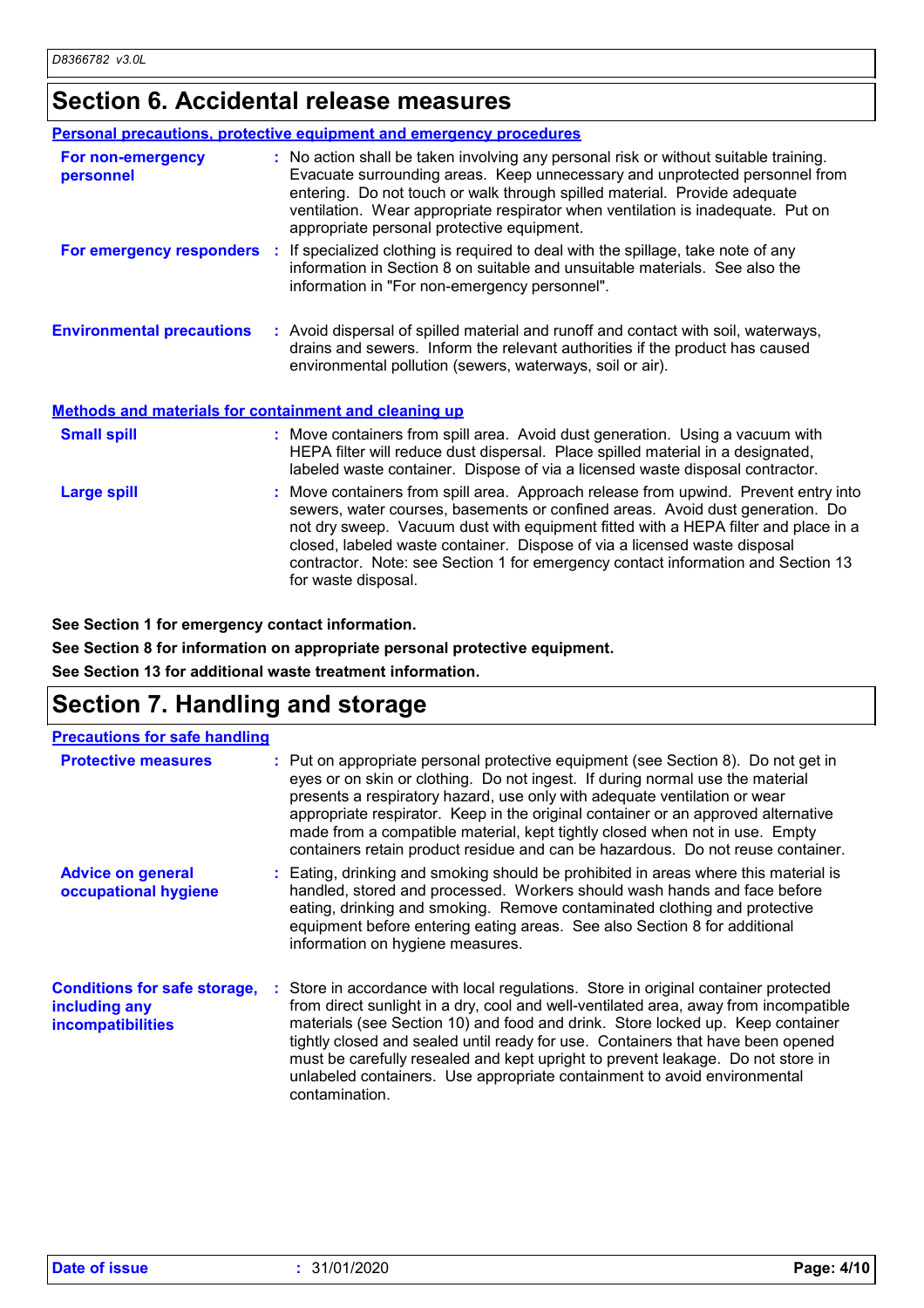# **Section 8. Exposure controls and personal protection**

| <b>Control parameters</b>                         |                                                                                                                                                                                                                                                                                                                                                                                                                                                                                                                                                                                                                           |
|---------------------------------------------------|---------------------------------------------------------------------------------------------------------------------------------------------------------------------------------------------------------------------------------------------------------------------------------------------------------------------------------------------------------------------------------------------------------------------------------------------------------------------------------------------------------------------------------------------------------------------------------------------------------------------------|
| <b>Australia</b>                                  |                                                                                                                                                                                                                                                                                                                                                                                                                                                                                                                                                                                                                           |
| <b>Occupational exposure limits</b><br>None.      |                                                                                                                                                                                                                                                                                                                                                                                                                                                                                                                                                                                                                           |
| <b>New Zealand</b>                                |                                                                                                                                                                                                                                                                                                                                                                                                                                                                                                                                                                                                                           |
| <b>Occupational exposure limits</b>               | : No exposure standard allocated.                                                                                                                                                                                                                                                                                                                                                                                                                                                                                                                                                                                         |
| <b>Appropriate engineering</b><br><b>controls</b> | : If user operations generate dust, fumes, gas, vapor or mist, use process enclosures,<br>local exhaust ventilation or other engineering controls to keep worker exposure to<br>airborne contaminants below any recommended or statutory limits.                                                                                                                                                                                                                                                                                                                                                                          |
| <b>Environmental exposure</b><br><b>controls</b>  | : Emissions from ventilation or work process equipment should be checked to ensure<br>they comply with the requirements of environmental protection legislation. In some<br>cases, fume scrubbers, filters or engineering modifications to the process<br>equipment will be necessary to reduce emissions to acceptable levels.                                                                                                                                                                                                                                                                                           |
| <b>Individual protection measures</b>             |                                                                                                                                                                                                                                                                                                                                                                                                                                                                                                                                                                                                                           |
| <b>Hygiene measures</b>                           | : Wash hands, forearms and face thoroughly after handling chemical products, before<br>eating, smoking and using the lavatory and at the end of the working period.<br>Appropriate techniques should be used to remove potentially contaminated clothing.<br>Wash contaminated clothing before reusing. Ensure that eyewash stations and<br>safety showers are close to the workstation location.                                                                                                                                                                                                                         |
| <b>Eye/face protection</b>                        | Safety eyewear complying with an approved standard should be used when a risk<br>assessment indicates this is necessary to avoid exposure to liquid splashes, mists,<br>gases or dusts. If contact is possible, the following protection should be worn,<br>unless the assessment indicates a higher degree of protection: chemical splash<br>goggles and/or face shield. If inhalation hazards exist, a full-face respirator may be<br>required instead.                                                                                                                                                                 |
| <b>Skin protection</b>                            |                                                                                                                                                                                                                                                                                                                                                                                                                                                                                                                                                                                                                           |
| <b>Hand protection</b>                            | : Chemical-resistant, impervious gloves complying with an approved standard should<br>be worn at all times when handling chemical products if a risk assessment indicates<br>this is necessary. Considering the parameters specified by the glove manufacturer,<br>check during use that the gloves are still retaining their protective properties. It<br>should be noted that the time to breakthrough for any glove material may be<br>different for different glove manufacturers. In the case of mixtures, consisting of<br>several substances, the protection time of the gloves cannot be accurately<br>estimated. |
| <b>Body protection</b>                            | : Personal protective equipment for the body should be selected based on the task<br>being performed and the risks involved and should be approved by a specialist<br>before handling this product.                                                                                                                                                                                                                                                                                                                                                                                                                       |
| <b>Other skin protection</b>                      | : Appropriate footwear and any additional skin protection measures should be<br>selected based on the task being performed and the risks involved and should be<br>approved by a specialist before handling this product.                                                                                                                                                                                                                                                                                                                                                                                                 |
| <b>Respiratory protection</b>                     | : Based on the hazard and potential for exposure, select a respirator that meets the<br>appropriate standard or certification. Respirators must be used according to a<br>respiratory protection program to ensure proper fitting, training, and other important<br>aspects of use.                                                                                                                                                                                                                                                                                                                                       |

# **Section 9. Physical and chemical properties**

| <b>Appearance</b>     |                    |
|-----------------------|--------------------|
| <b>Physical state</b> | : Solid. [Block]   |
| <b>Color</b>          | $:$ Not available. |
| Odor                  | $:$ Marine         |
| <b>Odor threshold</b> | : Not available.   |
| pH                    | : Not applicable   |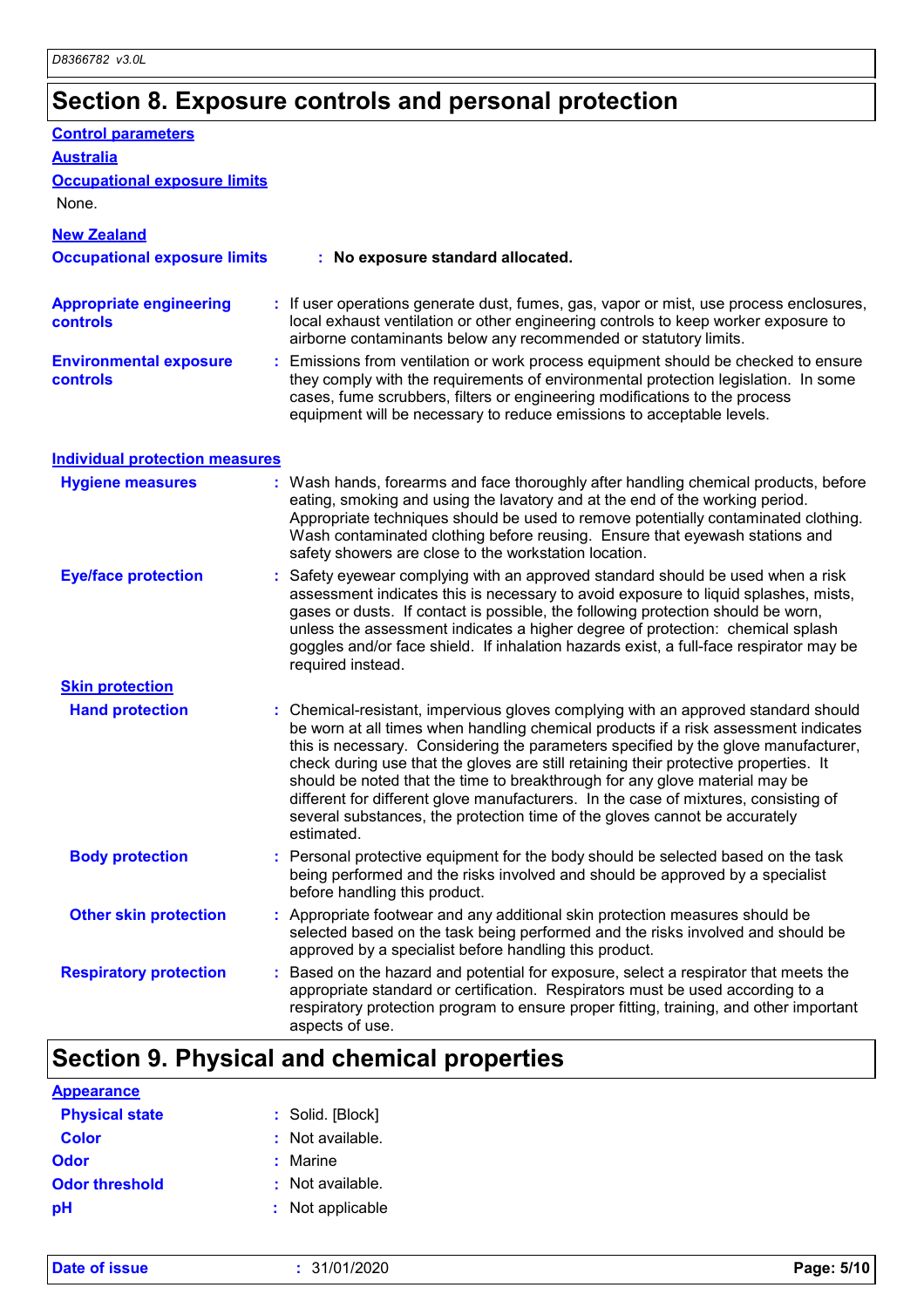# **Section 9. Physical and chemical properties**

| <b>Melting point</b>                              | $:$ Not available.                                                     |
|---------------------------------------------------|------------------------------------------------------------------------|
| <b>Boiling point</b>                              | : Not available.                                                       |
| <b>Flash point</b>                                | : Closed cup: $>200^{\circ}$ C ( $>392^{\circ}$ F)                     |
| <b>Evaporation rate</b>                           | $:$ Not available.                                                     |
| <b>Flammability (solid, gas)</b>                  | $:$ Not available.                                                     |
| Lower and upper explosive<br>(flammable) limits   | : Not available.                                                       |
| <b>Vapor pressure</b>                             | $:$ Not available.                                                     |
| <b>Vapor density</b>                              | : Not available.                                                       |
| <b>Relative density</b>                           | $:$ Not available.                                                     |
| <b>Solubility</b>                                 | : Easily soluble in the following materials: cold water and hot water. |
| <b>Solubility in water</b>                        | $:$ Not available.                                                     |
| <b>Partition coefficient: n-</b><br>octanol/water | $:$ Not available.                                                     |
| <b>Auto-ignition temperature</b>                  | $:$ Not available.                                                     |
| <b>Decomposition temperature</b>                  | $:$ Not available.                                                     |
| <b>Viscosity</b>                                  | : Not available.                                                       |
| Flow time (ISO 2431)                              | : Not available.                                                       |

# **Section 10. Stability and reactivity**

| <b>Reactivity</b>                            | : No specific test data related to reactivity available for this product or its ingredients.              |
|----------------------------------------------|-----------------------------------------------------------------------------------------------------------|
| <b>Chemical stability</b>                    | : The product is stable.                                                                                  |
| <b>Possibility of hazardous</b><br>reactions | : Under normal conditions of storage and use, hazardous reactions will not occur.                         |
| <b>Conditions to avoid</b>                   | : No specific data.                                                                                       |
| <b>Incompatible materials</b>                | : No specific data.                                                                                       |
| <b>Hazardous decomposition</b><br>products   | : Under normal conditions of storage and use, hazardous decomposition products<br>should not be produced. |

# **Section 11. Toxicological information**

### **Information on toxicological effects**

| <b>Product/ingredient name</b>                           | <b>Result</b>                                                       |                | <b>Species</b>                      |              | <b>Dose</b> |                            | <b>Exposure</b>    |
|----------------------------------------------------------|---------------------------------------------------------------------|----------------|-------------------------------------|--------------|-------------|----------------------------|--------------------|
| sodium<br>dodecylbenzenesulfonate                        | LD50 Oral                                                           |                | Rat - Male,<br>1080 mg/kg<br>Female |              |             |                            |                    |
| <b>Conclusion/Summary</b><br><b>Irritation/Corrosion</b> | : Based on available data, the classification criteria are not met. |                |                                     |              |             |                            |                    |
| <b>Product/ingredient name</b>                           | <b>Result</b>                                                       | <b>Species</b> |                                     | <b>Score</b> |             | <b>Exposure</b>            | <b>Observation</b> |
| sodium<br>dodecylbenzenesulfonate                        | Eyes - Severe irritant                                              | Rabbit         |                                     |              |             | 24 hours 250<br>Micrograms |                    |
|                                                          | Eyes - Severe irritant                                              | Rabbit         |                                     |              |             | 1 Percent                  |                    |
|                                                          | Skin - Moderate irritant                                            | l Rabbit       |                                     |              |             | 24 hours 20<br>milligrams  |                    |
|                                                          | Eyes - Visible necrosis                                             | Rabbit         |                                     |              |             | 72 hours                   | 6 days             |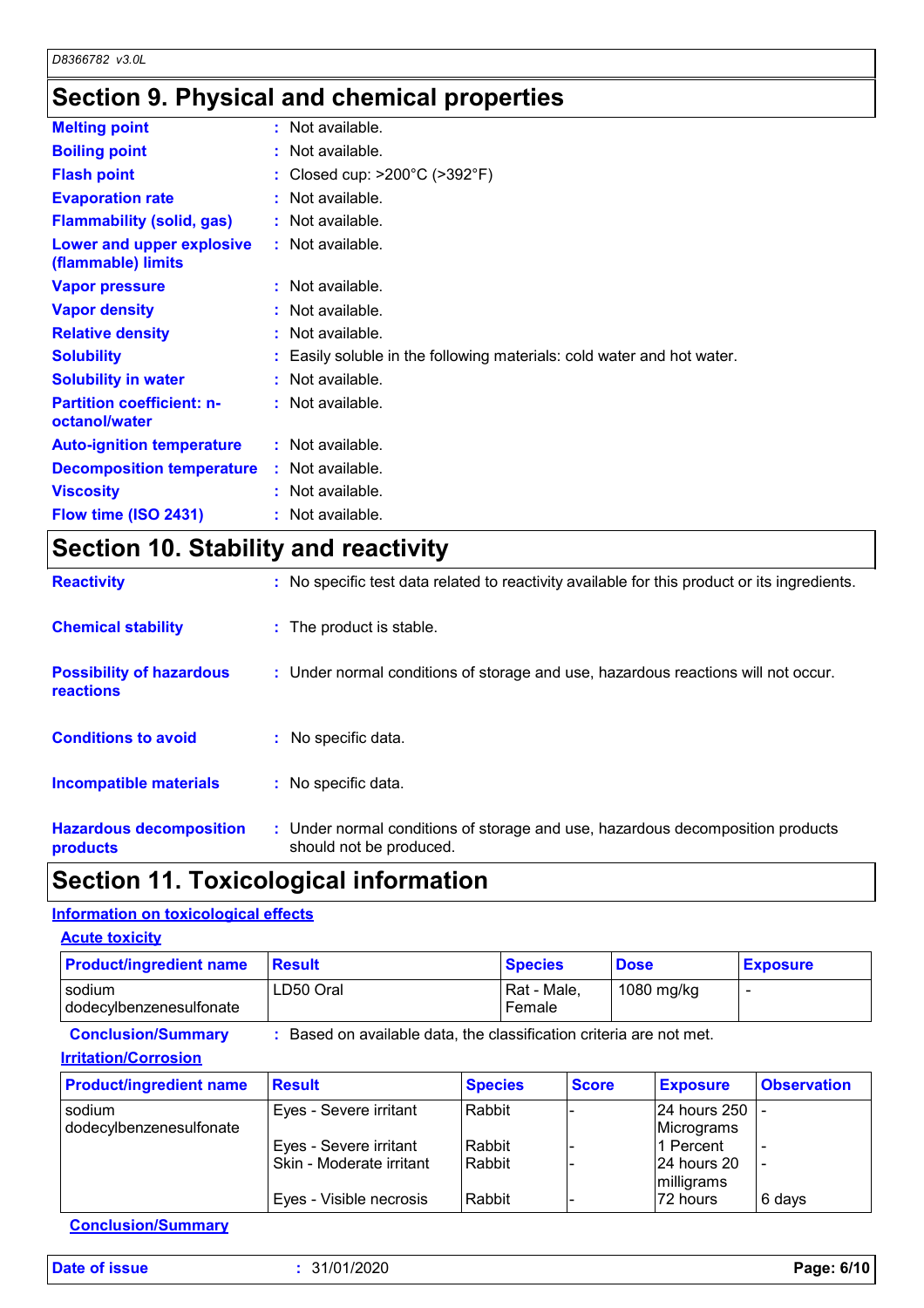# **Section 11. Toxicological information**

| <b>Skin</b>                                               | : Based on Calculation method: Causes skin irritation.                              |
|-----------------------------------------------------------|-------------------------------------------------------------------------------------|
| <b>Eyes</b>                                               | : Based on Calculation method: Causes serious eye damage.                           |
| <b>Respiratory</b>                                        | : Based on available data, the classification criteria are not met.                 |
| <b>Sensitization</b>                                      |                                                                                     |
| Not available.                                            |                                                                                     |
| <b>Conclusion/Summary</b>                                 |                                                                                     |
| <b>Skin</b>                                               | : Based on available data, the classification criteria are not met.                 |
| <b>Respiratory</b>                                        | : Based on available data, the classification criteria are not met.                 |
| <b>Mutagenicity</b>                                       |                                                                                     |
| Not available.                                            |                                                                                     |
| <b>Conclusion/Summary</b>                                 | : Based on available data, the classification criteria are not met.                 |
| <b>Carcinogenicity</b>                                    |                                                                                     |
| Not available.                                            |                                                                                     |
| <b>Conclusion/Summary</b>                                 | : Based on available data, the classification criteria are not met.                 |
| <b>Reproductive toxicity</b>                              |                                                                                     |
| Not available.                                            |                                                                                     |
| <b>Conclusion/Summary</b>                                 | : Based on available data, the classification criteria are not met.                 |
| <b>Teratogenicity</b>                                     |                                                                                     |
| Not available.                                            |                                                                                     |
|                                                           |                                                                                     |
| <b>Conclusion/Summary</b>                                 | : Based on available data, the classification criteria are not met.                 |
| Specific target organ toxicity (single exposure)          |                                                                                     |
| Not available.                                            |                                                                                     |
|                                                           |                                                                                     |
| <b>Specific target organ toxicity (repeated exposure)</b> |                                                                                     |
| Not available.                                            |                                                                                     |
| <b>Aspiration hazard</b>                                  |                                                                                     |
| Not available.                                            |                                                                                     |
|                                                           |                                                                                     |
| <b>Information on the likely</b>                          | : Not available.                                                                    |
| routes of exposure                                        |                                                                                     |
| <b>Potential acute health effects</b>                     |                                                                                     |
| <b>Eye contact</b>                                        | : Causes serious eye damage.                                                        |
| <b>Inhalation</b>                                         | : No known significant effects or critical hazards.                                 |
| <b>Skin contact</b>                                       | : Causes skin irritation. May cause an allergic skin reaction.                      |
| <b>Ingestion</b>                                          | : No known significant effects or critical hazards.                                 |
|                                                           |                                                                                     |
|                                                           | <b>Symptoms related to the physical, chemical and toxicological characteristics</b> |
| <b>Eye contact</b>                                        | : Adverse symptoms may include the following:                                       |
|                                                           | pain<br>watering                                                                    |
|                                                           | redness                                                                             |
| <b>Inhalation</b>                                         | : No specific data.                                                                 |
| <b>Skin contact</b>                                       | : Adverse symptoms may include the following:                                       |
|                                                           | pain or irritation                                                                  |
|                                                           | redness<br>blistering may occur                                                     |
| <b>Ingestion</b>                                          | : No specific data.                                                                 |

**Delayed and immediate effects and also chronic effects from short and long term exposure**

|  | Date of issue |  |
|--|---------------|--|
|  |               |  |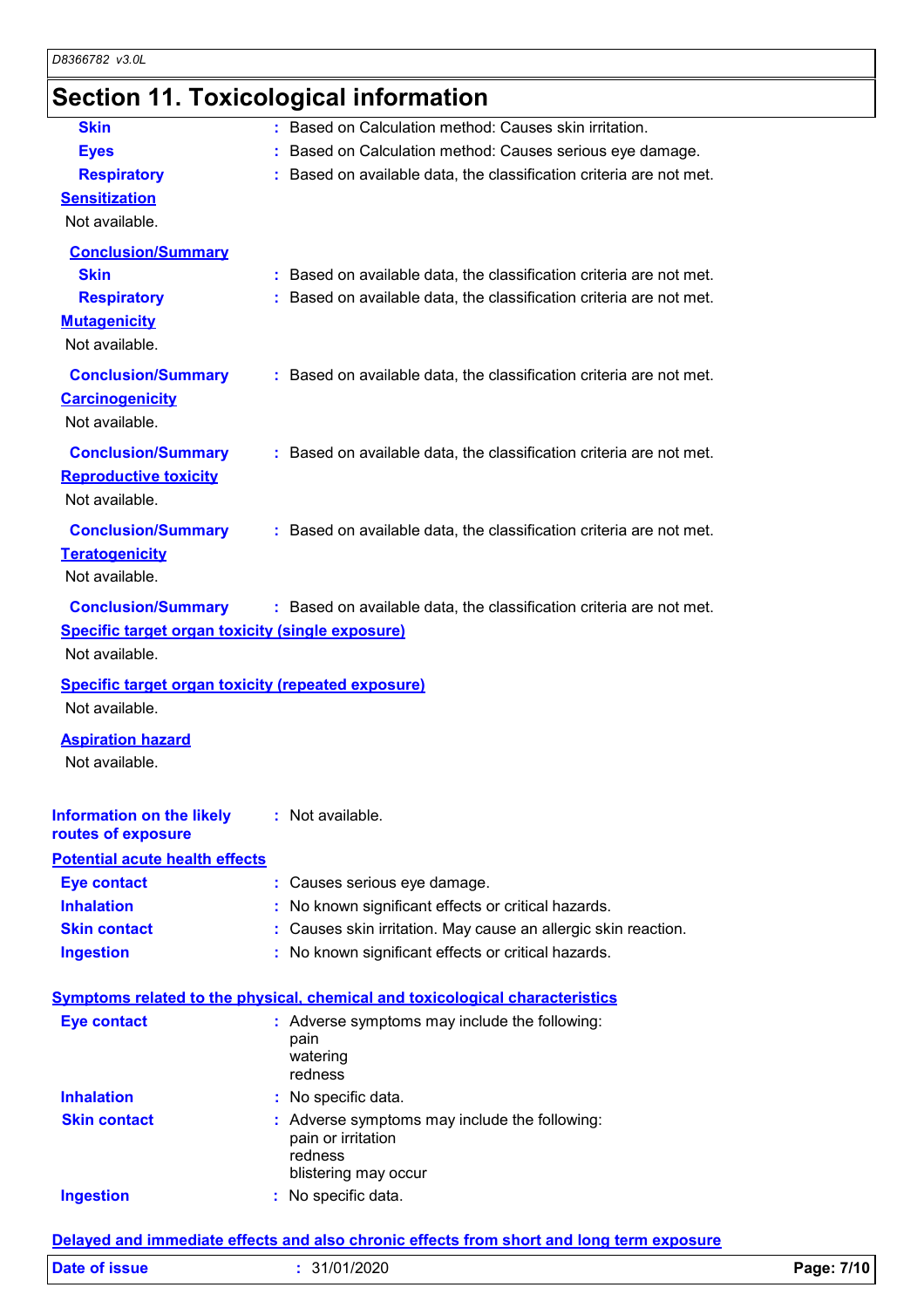# **Section 11. Toxicological information**

| <b>Short term exposure</b>                        |                                                                     |
|---------------------------------------------------|---------------------------------------------------------------------|
| <b>Potential immediate</b><br><b>effects</b>      | $:$ Not available.                                                  |
| <b>Potential delayed effects : Not available.</b> |                                                                     |
| Long term exposure                                |                                                                     |
| <b>Potential immediate</b><br><b>effects</b>      | $:$ Not available.                                                  |
| <b>Potential delayed effects : Not available.</b> |                                                                     |
| <b>Potential chronic health effects</b>           |                                                                     |
| Not available.                                    |                                                                     |
| <b>Conclusion/Summary</b>                         | : Based on available data, the classification criteria are not met. |
| <b>General</b>                                    | : No known significant effects or critical hazards.                 |
| <b>Carcinogenicity</b>                            | : No known significant effects or critical hazards.                 |
| <b>Mutagenicity</b>                               | : No known significant effects or critical hazards.                 |
| <b>Teratogenicity</b>                             | : No known significant effects or critical hazards.                 |
| <b>Developmental effects</b>                      | : No known significant effects or critical hazards.                 |
| <b>Fertility effects</b>                          | : No known significant effects or critical hazards.                 |

### **Numerical measures of toxicity**

|  | <b>Acute toxicity estimates</b> |
|--|---------------------------------|
|  |                                 |

| Route | <b>ATE value</b> |
|-------|------------------|
| Oral  | 3375 mg/kg       |

## **Section 12. Ecological information**

### **Toxicity**

| <b>Product/ingredient name</b>    | <b>Result</b>                                                                     | <b>Species</b>                                                           | <b>Exposure</b> |
|-----------------------------------|-----------------------------------------------------------------------------------|--------------------------------------------------------------------------|-----------------|
| sodium<br>dodecylbenzenesulfonate | Acute EC50 29000 µg/l Fresh water                                                 | Algae - Chlorella pyrenoidosa -<br>Exponential growth phase              | 96 hours        |
|                                   | Acute EC50 7.81 mg/l Fresh water                                                  | Crustaceans - Ceriodaphnia<br>dubia - Neonate                            | 48 hours        |
|                                   | Acute EC50 5.88 ppm Fresh water                                                   | Daphnia - Daphnia magna                                                  | 48 hours        |
|                                   | Acute IC50 112.4 mg/l Fresh water                                                 | Algae - Pseudokirchneriella<br>subcapitata - Exponential<br>growth phase | 72 hours        |
|                                   | Acute LC50 1.18 ppm Fresh water                                                   | Fish - Lepomis macrochirus                                               | 96 hours        |
| <b>Conclusion/Summary</b>         | : Based on Calculation Method: Harmful to aquatic life with long lasting effects. |                                                                          |                 |

### **Persistence and degradability**

**Conclusion/Summary :** Based on available data, the classification criteria are not met.

### **Bioaccumulative potential**

| <b>Product/ingredient name</b> | <b>LogP</b> <sub>ow</sub> | <b>BCF</b> | <b>Potential</b> |
|--------------------------------|---------------------------|------------|------------------|
| sodium                         | . 96                      |            | low              |
| dodecylbenzenesulfonate        |                           |            |                  |

| <b>Mobility in soil</b>                                 |                  |            |
|---------------------------------------------------------|------------------|------------|
| <b>Soil/water partition</b><br><b>coefficient (Koc)</b> | : Not available. |            |
| Date of issue                                           | : 31/01/2020     | Page: 8/10 |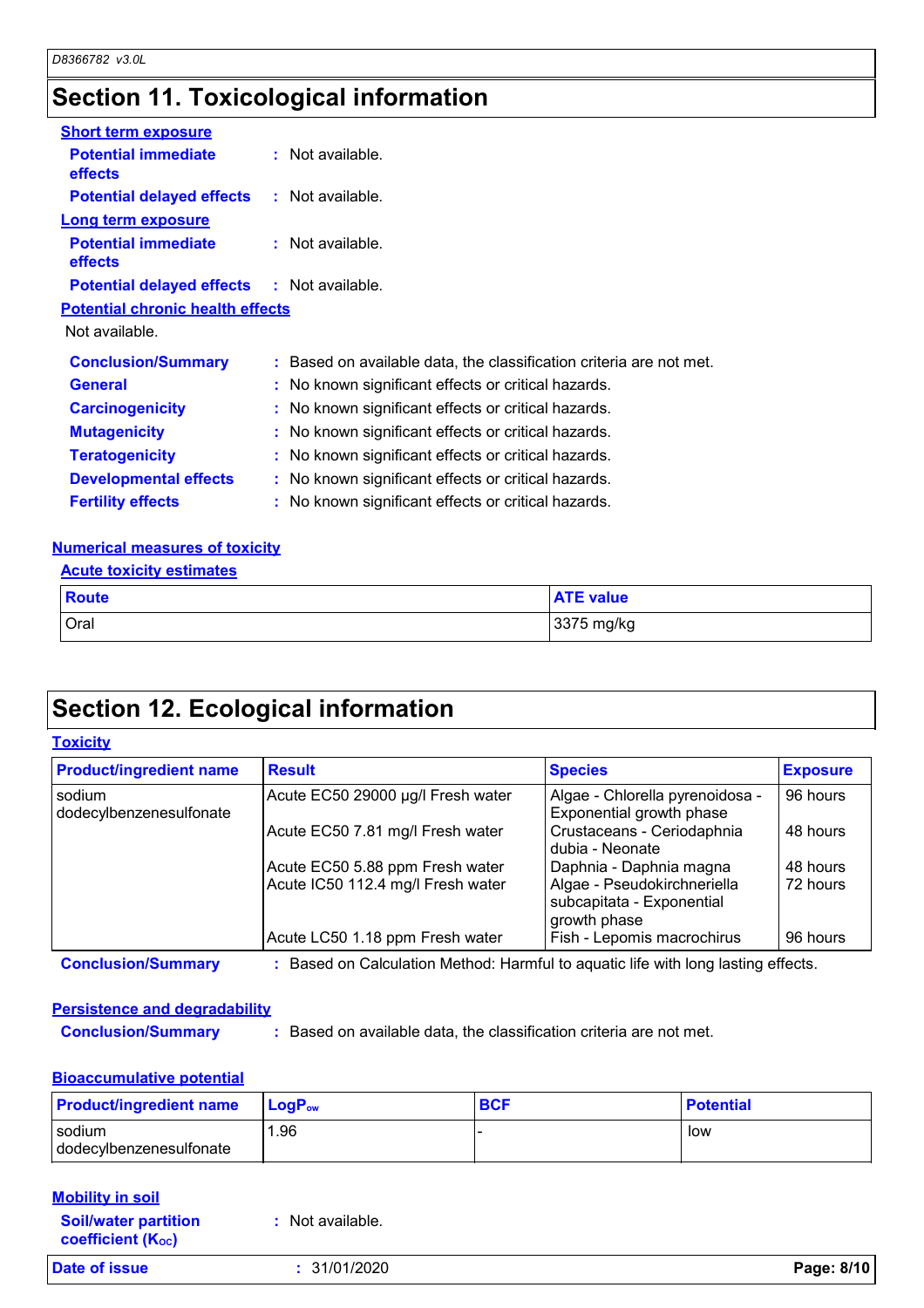## **Section 12. Ecological information**

**Other adverse effects :** No known significant effects or critical hazards.

### **Section 13. Disposal considerations**

The generation of waste should be avoided or minimized wherever possible. Disposal of this product, solutions and any by-products should at all times comply with the requirements of environmental protection and waste disposal legislation and any regional local authority requirements. Dispose of surplus and nonrecyclable products via a licensed waste disposal contractor. Waste should not be disposed of untreated to the sewer unless fully compliant with the requirements of all authorities with jurisdiction. Waste packaging should be recycled. Incineration or landfill should only be considered when recycling is not feasible. This material and its container must be disposed of in a safe way. Care should be taken when handling emptied containers that have not been cleaned or rinsed out. Empty containers or liners may retain some product residues. Avoid dispersal of spilled material and runoff and contact with soil, waterways, drains and sewers. **Disposal methods :**

## **Section 14. Transport information**

|                                      | <b>ADG</b>               | <b>ADR/RID</b>           | <b>IMDG</b>    | <b>IATA</b>              |
|--------------------------------------|--------------------------|--------------------------|----------------|--------------------------|
| <b>UN number</b>                     | Not regulated.           | Not regulated.           | Not regulated. | Not regulated.           |
| <b>UN proper</b><br>shipping name    |                          |                          |                | $\overline{\phantom{0}}$ |
| <b>Transport hazard</b><br>class(es) | $\overline{\phantom{a}}$ |                          |                |                          |
| <b>Packing group</b>                 | $\overline{\phantom{a}}$ | $\overline{\phantom{0}}$ | -              |                          |
| <b>Environmental</b><br>hazards      | No.                      | No.                      | No.            | No.                      |

**Special precautions for user Transport within user's premises:** always transport in closed containers that are **:** upright and secure. Ensure that persons transporting the product know what to do in the event of an accident or spillage.

**Transport in bulk according to Annex II of MARPOL and :** Not available.

**the IBC Code**

### **Section 15. Regulatory information**

**Standard Uniform Schedule of Medicine and Poisons**

Schedule 5 CAUTION

**Model Work Health and Safety Regulations - Scheduled Substances**

sodium dodecylbenzenesulfonate

| <b>Australia inventory (AICS)</b><br><b>New Zealand Inventory of</b><br><b>Chemicals (NZIoC)</b>           | : All components are listed or exempted.<br>: All components are listed or exempted. |            |
|------------------------------------------------------------------------------------------------------------|--------------------------------------------------------------------------------------|------------|
| <b>HSNO Group Standard</b><br><b>HSNO Approval Number</b><br><b>Approved Handler</b><br><b>Requirement</b> | : Cleaning Products (Subsidiary Hazard)<br>: HSR002530<br>$:$ No.                    |            |
| <b>Date of issue</b>                                                                                       | : 31/01/2020                                                                         | Page: 9/10 |